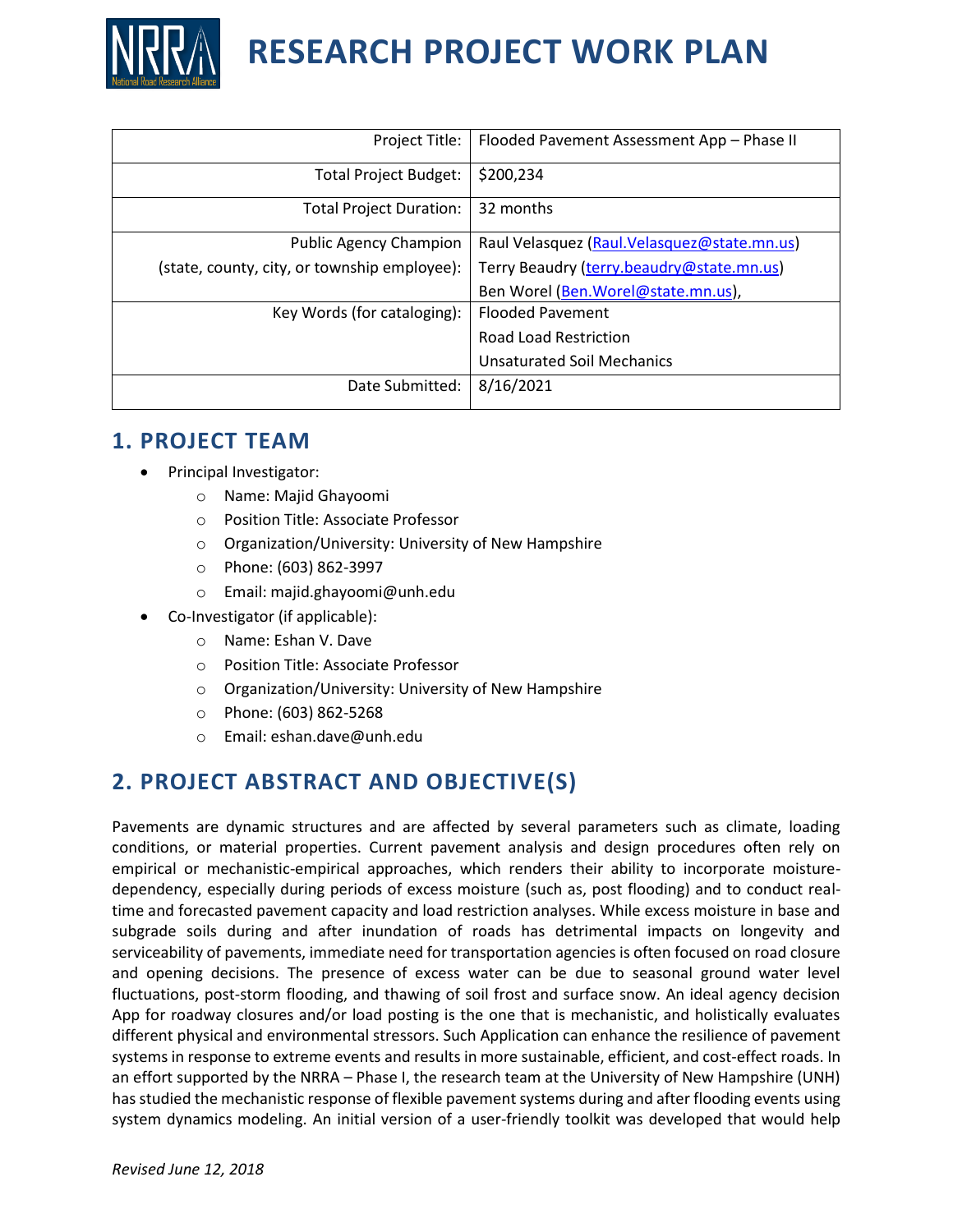

agencies to decide on post-flooding roadway opening decisions by mechanistically assessing the pavement capacity on basis of pavement section characteristics, material properties, climatic conditions (past and forecasted), and traffic scenarios. The Phase II project aims to enhance and amplify the recently developed post-flooding roadway assessment. More specifically, the following goals are targeted: (1) improving the user-interface, adaptive functionality such as interacting with pavement analysis software and more diverse material and load options, and computational efficiency of the application; (2) validate this mechanistically programmed application using scaled physical modeling, advance numerical simulation, and in-situ field data. All versions of application would be available for use with corresponding technical and user manual.

# **3. HOW DOES THIS RESEARCH BENEFIT NRRA STATE DOTS' TAXPAYERS?**

At present, a majority of roadway seasonal and post-flooding load restriction (SLR) protocols in NRRA state DOTs depend on either use of subsurface soil information or historic seasonal moisture data. Neither of these methodologies provide robust estimate of actual pavement structural load carrying capacity and both approaches lack in terms of inclusion of climate variables and assessment of roadways in post-storm scenarios. Due to empirically driven nature of the SLR protocols there is potential for imposing either over- or under- restriction on roadways. Both result in substantial loss to general population of National Road Research Alliance (NRRA) member state entities. When over-restriction is used it results in losses to businesses due to limits imposed on trucking and other mean of freight transport. When there is underrestriction scenario, it substantially limits the life-span of roadway infrastructure resulting in excessive pavement repair, rehabilitation and reconstruction costs.

The proposed research will build on Phase-I to develop a mechanistic and verified flooded pavement simulator tool to improve robustness of the load restriction decision process. Due to incorporation of both mechanics and climate data, the tool will enable users to make decisions regarding post-flooding road opening. The toolkit will assist public agencies to make reliable road opening decisions during and after flooding and for various traffic classes. This ability will also have tremendous impact on NRRA state DOTs' taxpayers as it directly impacts access of emergency responders and other post-flooding aid to impacted areas. The first version of the UNH's Flooded Pavement Assessment App was presented to NRRA members and also to at-large transportation community during TRB 2021 annual meeting, which received significant attention and interest.

The proposed project is aligned with the NRRA Phase-II strategic goals of sustainability and resiliency, the proposed project will: (1) result in a more efficient and performance-based load restriction protocol that would reduce the maintenance operation programs (minimizing the impact of operations on the climate and environment); (2) enhance the pavement service life and help agencies to make more informed decisions post flooding (improve the resilience of our transportation systems); (3) provide a robust toolkit to maintain road safety and emergency transportation management (promote public health and healthy communities); (4) enhance resiliency of pavement infrastructure by use of real-time as well as forecasted climatic information to ensure that post extreme event emergency response can be planned and executed.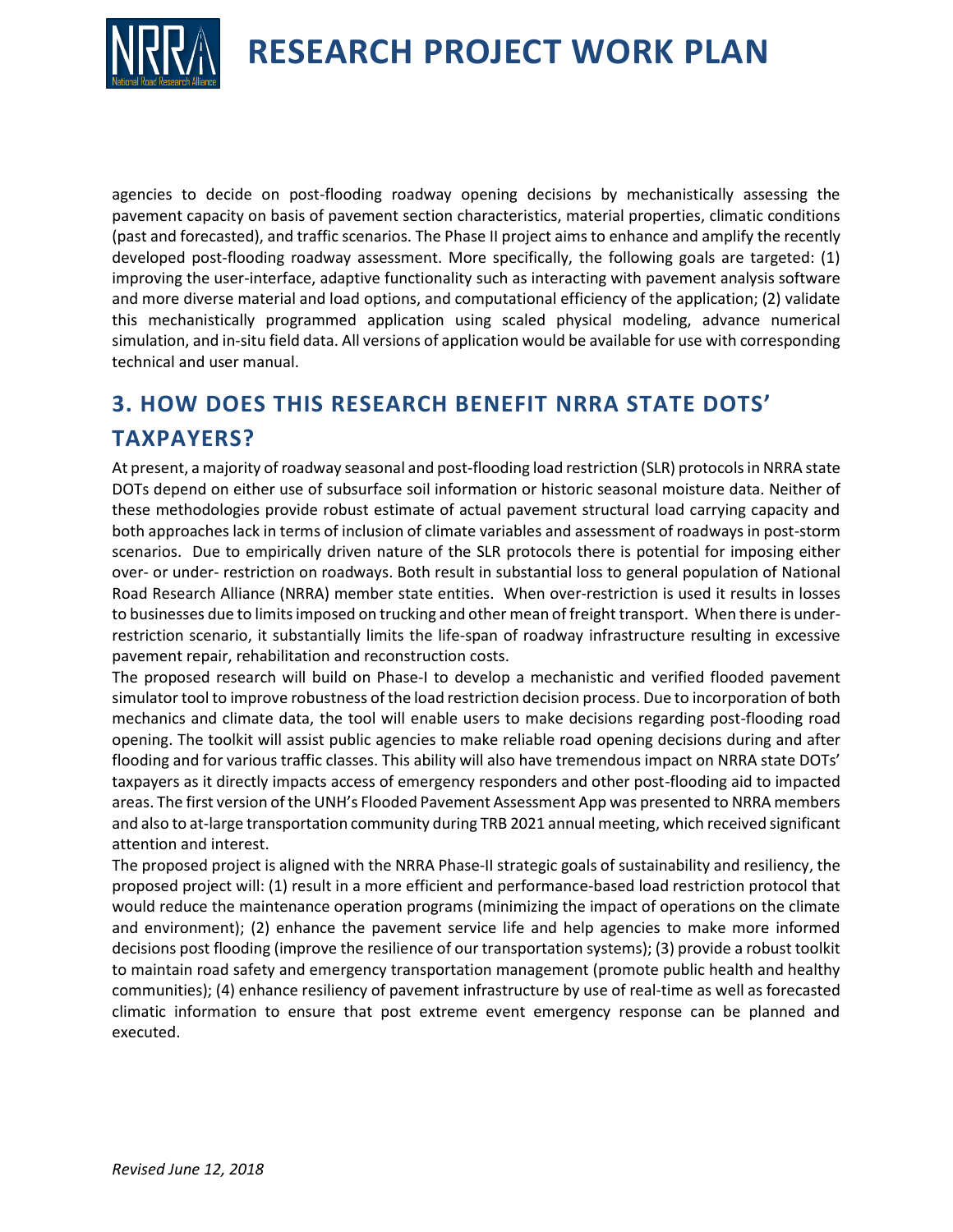

### **4. SUMMARY OF RESEARCH METHODOLOGY (SCOPE)**

The main outcome of this project will be an updated and validated toolkit for pavement engineers to make decisions regarding load restrictions during and after flood events. Although the current toolkit, developed after Phase-I, encompasses all fundamental aspects of pavement response, it incorporates several material models and constitutive relations from the literature. Some of these relations are approximate and some were developed for limited material options or boundary conditions. Thus, it is expected that the toolkit requires several versions of validation and modification. These modifications are needed to ensure the most accurate and reliable pavement response assessment. Further, this calibration and validation campaign should be done at different scales to provide a balanced approach between the practicality and technical soundness. The proposed research is divided into 10 tasks. At the beginning of the project and in Task 1, the team will seek feedback from NRRA states members to finalize and fine tune the application's modification/validation campaign. In Task 2, the survey data will be evaluated where, in consultation with the TAP, the team will layout a detailed plan for validation and verification of the toolkit. Originally, a fourfold calibration and validation campaign was envisioned to be done in a phased approach: (1) using the currently available network-level data – this was done during Phase-I; (2) using the results of scaled physical models – these will be accomplished in Task 3; (4) using advance numerical models – these will be completed in Task 4; and (4) using field data from instrumented road sections – this will be done in Task 5. In addition, the application will be enhanced with more diverse functionality and also in terms of computational efficiency, accessibility, and graphical user interface, in Task 6. Task 7 is out of state travel for researchers to present findings of this project at the annual meeting of the Transportation Research Board and Task 9 and 10 will develop and revise the final report for the study. The final product will provide immediate access to a decision toolkit that can be easily implemented by state DOTs for postflooding roadway assessment. Specific details of task activities, schedule and deliverables are described in task description section.

# **5. TASK DESCRIPTIONS, DURATIONS, SCHEDULED DATES, AND KEY MILESTONES**

**Task 1:** NRRA State Member Survey -Agency Specific Inputs for App

- **Description**: State feedback on the PaveSafe app both in terms of functionality and performance are critical to the success of the project. A detailed user survey will be launched where application users' feedback, agency specific typical input for assessment of flooded pavements (e.g., traffic loading and configuration, material inputs, etc.), and recommendation for modifications and/or additions will be collected and summarized.
- **Anticipated Start Date:** 1/1/2022
- **Scheduled Date to Submit Draft Deliverable:** 2/28/2022
- **Scheduled Date for Task Final Approval:** 4/30/2022
- **Duration:** 4 months
- **Deliverable:** A survey summary and synthesis will be generated and reported to TAP, which will form the basis of Task 2.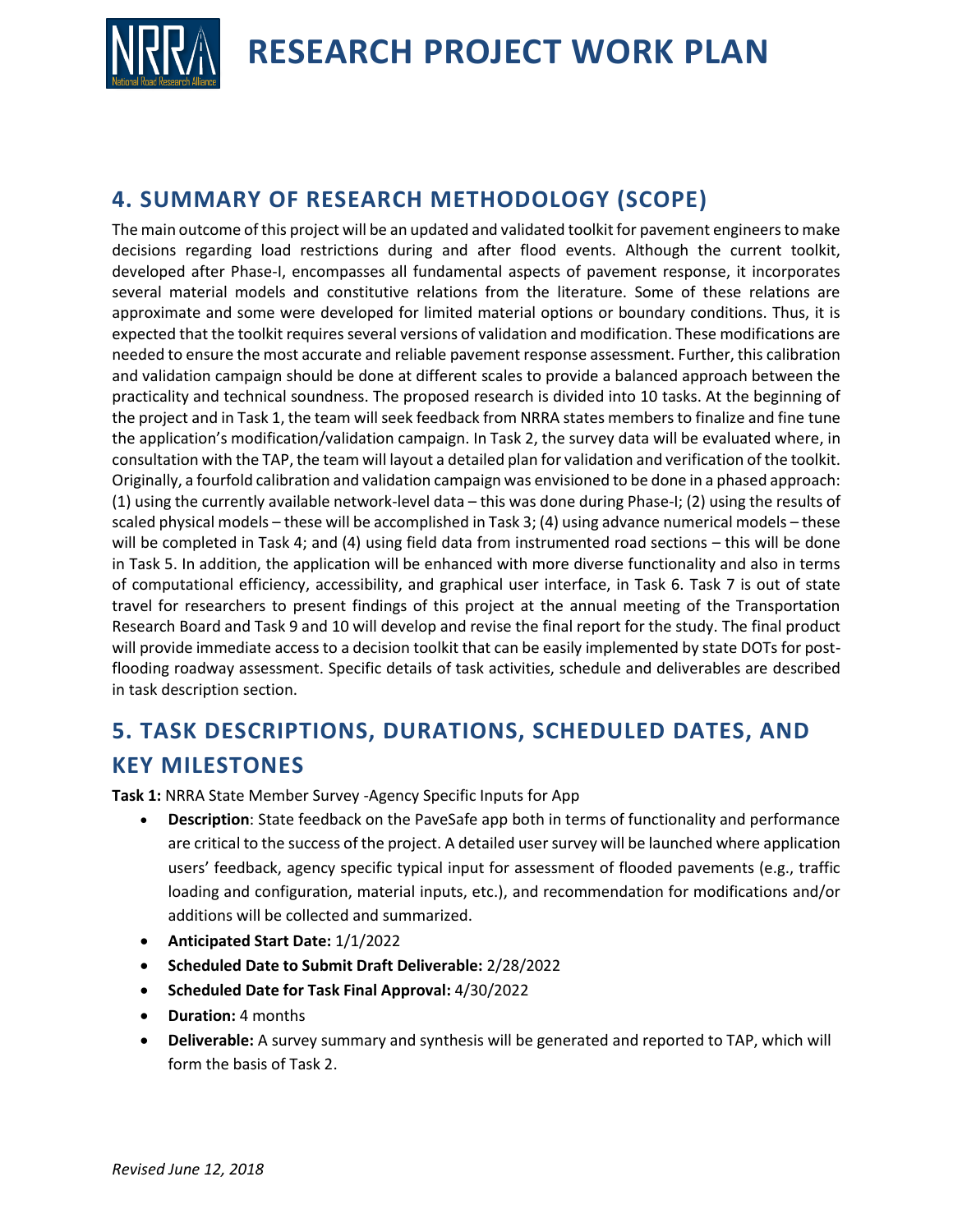

**Task 2:** Development of Verification and Validation Plans

- **Description**: Based on the information gathered in the phase-I of this research as well as through agency specific inputs from Task-1, a detailed plan will be developed in this task for conducting verification and validation of the PaveSafe app. The verification efforts will focus on ensuring that app has accurate analysis and calculation steps to reflect pavement responses that are of same quality as those obtained with current state of the art pavement mechanical analysis systems. Validation efforts will be focused on comparing PaveSafe predictions to actual physically measured pavement responses and performances. A three pronged approach for verification and validation will be developed, these will include: (1) small and large scale laboratory physical model testing (task-3), (2) advanced numerical simulation models (task-4), (3) field data from instrumented pavement sections (task-5). The plans developed in this task will detail experimental methodologies, ranges of tested material types, initial and boundary conditions of small and large scale physical models (including moisture states) and numerical simulation details that include constitutive model types, loading types, analysis methods and associated initial and boundary conditions. The experimental plans for scaled physical testing will be developed using fractional factorial experimental design using techniques such as, Plackett-Barman method. Comparative basis used for validation purposes, especially for data from instrumented pavement sections will be defined and discussed in the plans developed during this task.
- **Anticipated Start Date:** 3/1/2022
- **Scheduled Date to Submit Draft Deliverable:** 4/31/2022
- **Scheduled Date for Task Final Approval:** 6/31/2022
- **Duration:** 4 months
- **Deliverable:** A task memo describing verification and validation plans for implementations in tasks 3, 4 and 5 will serve as primary deliverable for this task. Research team will also present the verification and validation plans to the project TAP during this task.

#### **Task 3:** Small-scale and Large-scale Physical Modeling

• **Description**: In this task, the testing plan for small and large scaled physical modelling that is developed in Task-2 will be executed. Small scale modelling effort will use bench-scale models (element level testing) primarily composed of geomaterials to verify and enhance PaveSafe app in terms of large number of materials with controlled moisture states and load magnitudes. Main objective of small-scale element level physical models will be to enhance mechanistic response of materials within PaveSafe. Up to twelve different small-scale models will be constructed and tested. Data generated from small-scale testing will also provide improvements to the default material inputs and model parameters used in PaveSafe. In addition to deformations, pore water pressure generation will be measured and effective stress-based limits for soil load bearing capacities will be explored. Large scale models will be constructed with multiple layers and will use various moisture saturation profiles. Main objective of large-scale models will be to provide verification datasets for PaveSafe in a multilayered system with non-uniform moisture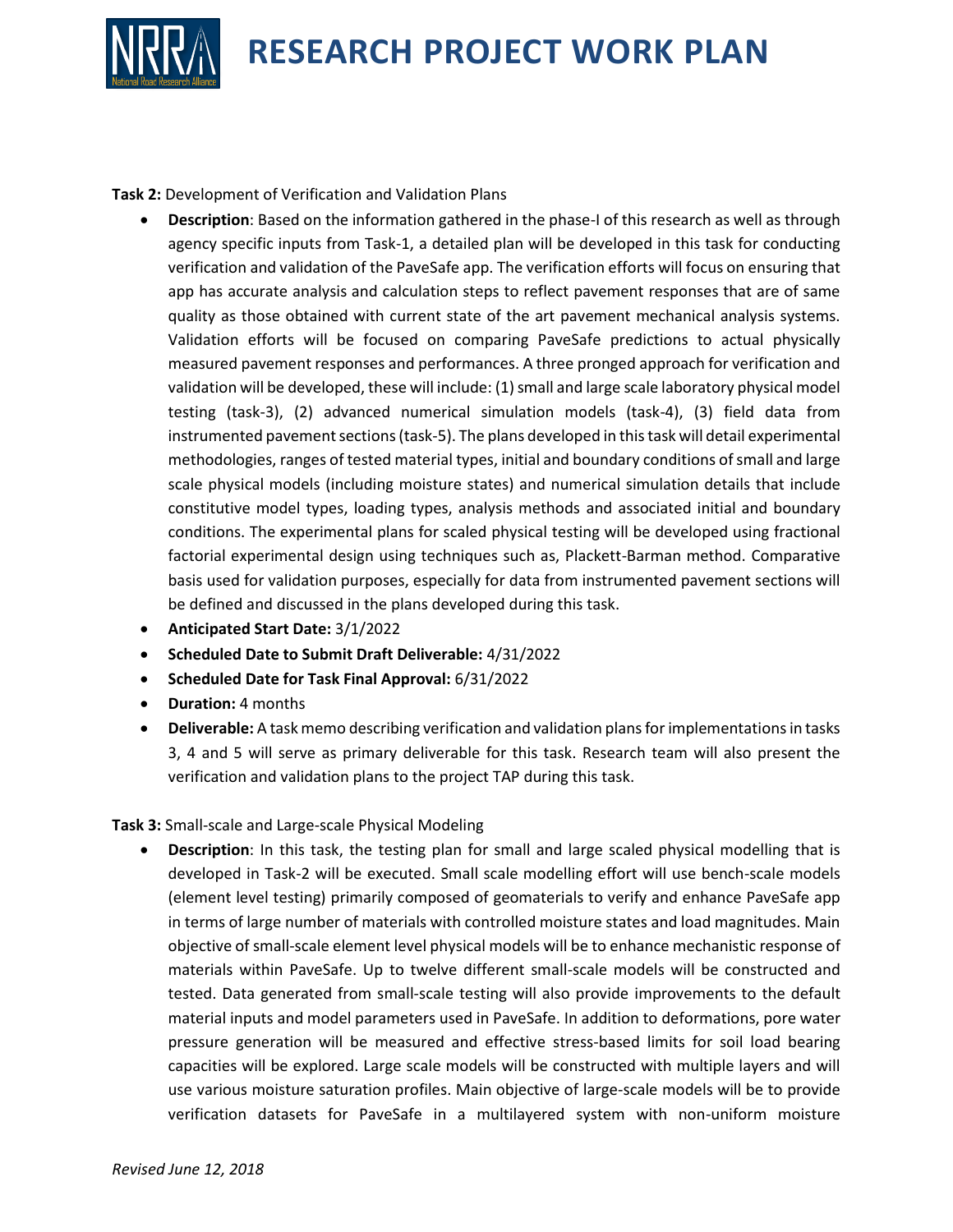

distributions. Up to four different large-scale models will be constructed, each will be tested with up to three different moisture saturation profiles. Dynamic loading will be utilized, both surface deflection and pore water pressure in soil will determined. Measured quantities will be used to verify and enhance PaveSafe predictions.

- **Anticipated Start Date:** 5/1/2022
- **Scheduled Date to Submit Draft Deliverable:** 1/31/2023
- **Scheduled Date for Task Final Approval:** 3/31/2023
- **Duration:** 11 months
- **Deliverable:** A task report will be prepared that will present the details on laboratory experimentation, results of testing and discussion of results. Improvements and modifications to PaveSafe app will be documented and discussed. Research team will present the task efforts and results to the project TAP during this task.

#### **Task 4:** Advanced Numerical Modeling

- **Description**: This task will undertake advanced numerical modeling effort to expand the verification and enhancement efforts for PaveSafe beyond those conducted using small and large scale physical models. Analysis plans developed in task 2 will be executed in this task. The analysis effort is expected to utilize computational systems such as GeoStudio software package (the most recent version) where soil moisture movement and pavement mechanical response can be coupled. Models will be first evaluated using lab measured data from task 3 to ensure their veracity, thereafter pavement systems will be evaluated, and results will be used to validate and enhance PaveSafe app. The team will coordinate with TAP to select pavement systems / MnROAD cells with available moisture sensors to simulate transient seepage and pavement response.
- **Anticipated Start Date:** 10/1/2022
- **Scheduled Date to Submit Draft Deliverable:** 5/31/2023
- **Scheduled Date for Task Final Approval:** 7/31/2023
- **Duration:** 10 months
- **Deliverable:** A task memo will be prepared to document advanced modelling results and comparisons between model predictions and PaveSafe. Improvements and modifications to PaveSafe app based on advanced modelling results will be documented and discussed. Modeling and output files will be also provided in the deliverable report. Research team will present the task efforts and results to the project TAP during this task.

**Task 5:** Validation of App with Instrumented Road Sections

• **Description**: In this task research team will conduct validation and if necessary, calibration of PaveSafe app using weather and instrumentation data from selected MnROAD cells and other NRRA agency road sections. MnROAD cells from 2022 construction as well as those with useful data from previous construction cycles will be used as primary data sources. Research team will work with MnROAD staff in providing feedback with respect to instrumentation and data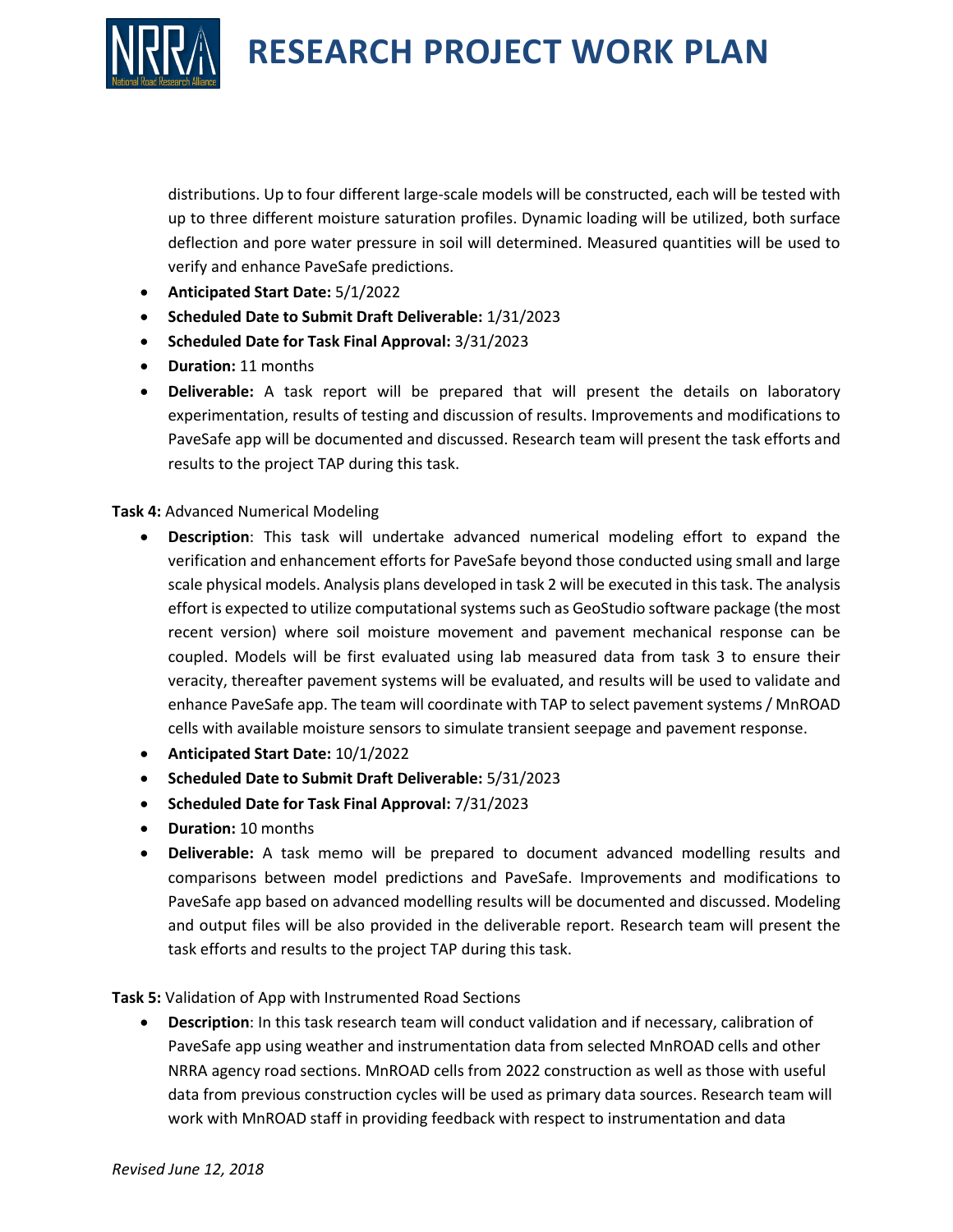

requirements to support this task. Research team will use a survey of NRRA agency members to gather information with respect to acquisition of field data from roadways that have been subjected to excessive moisture states. Validation efforts will employ statistical testing to demonstrate accuracy of PaveSafe app in prediction of pavement responses and to ensure that reliable load restriction and closure recommendations are predicted. This task will require considerable support from MnROAD staff. Details on support and effort of MnROAD staff is provided in section 13 (Agency Assistance) of this work-plan.

- **Anticipated Start Date:** 5/1/2023
- **Scheduled Date to Submit Draft Deliverable:** 10/31/2023
- **Scheduled Date for Task Final Approval:** 12/31/2024
- **Duration:** 8 months
- **Deliverable:** A task report will be prepared to that provide details of the full-scale pavement section results, comparisons between full scale pavement response and those predicted by PaveSafe and discussions on validation and calibration of PaveSafe. Research team will present the task efforts and results to the project TAP during this task.

#### **Task 6:** Miscellaneous Improvements to App

- **Description**: This task will focus on making various improvements to the PaveSafe application in terms of its usability and efficiency. Specifically, the graphical user interface (GUI) will be improved to enable user to define vehicle types (tire and axle configuration and loads), print detailed outputs and have general user experience enhancements (such as, remembering user password, saving input files etc.). This task will also undertake efforts to improve computational efficiency of the software to lower the required analysis times and adopt faster analysis programs (such as, layered elastic analysis programs).
- **Anticipated Start Date:** 8/1/2023
- **Scheduled Date to Submit Draft Deliverable:** 12/31/2023
- **Scheduled Date for Task Final Approval:** 2/28/2024
- **Duration:** 7 months
- **Deliverable:** A task memo will be prepared to that provide details of enhancements that are made to PaveSafe app. An updated version of the PaveSafe app will also be provided to project TAP for testing and providing feedback to research team. Research team will present the task efforts and results to the project TAP during this task.

**Task 7:** Out-of-State Conference Travel

- **Description:** Preapproval of the **"**Travel Authorization Form" required from NRRA before travel occurs. Travel to Washington DC to present research results at TRB in January 2024.
- **Potential Attendees:** Partial support for PI, Co-PI, or the graduate student.
- **Scheduled Start Date:** 1/1/2024
- **Scheduled End Date:** 1/31/2024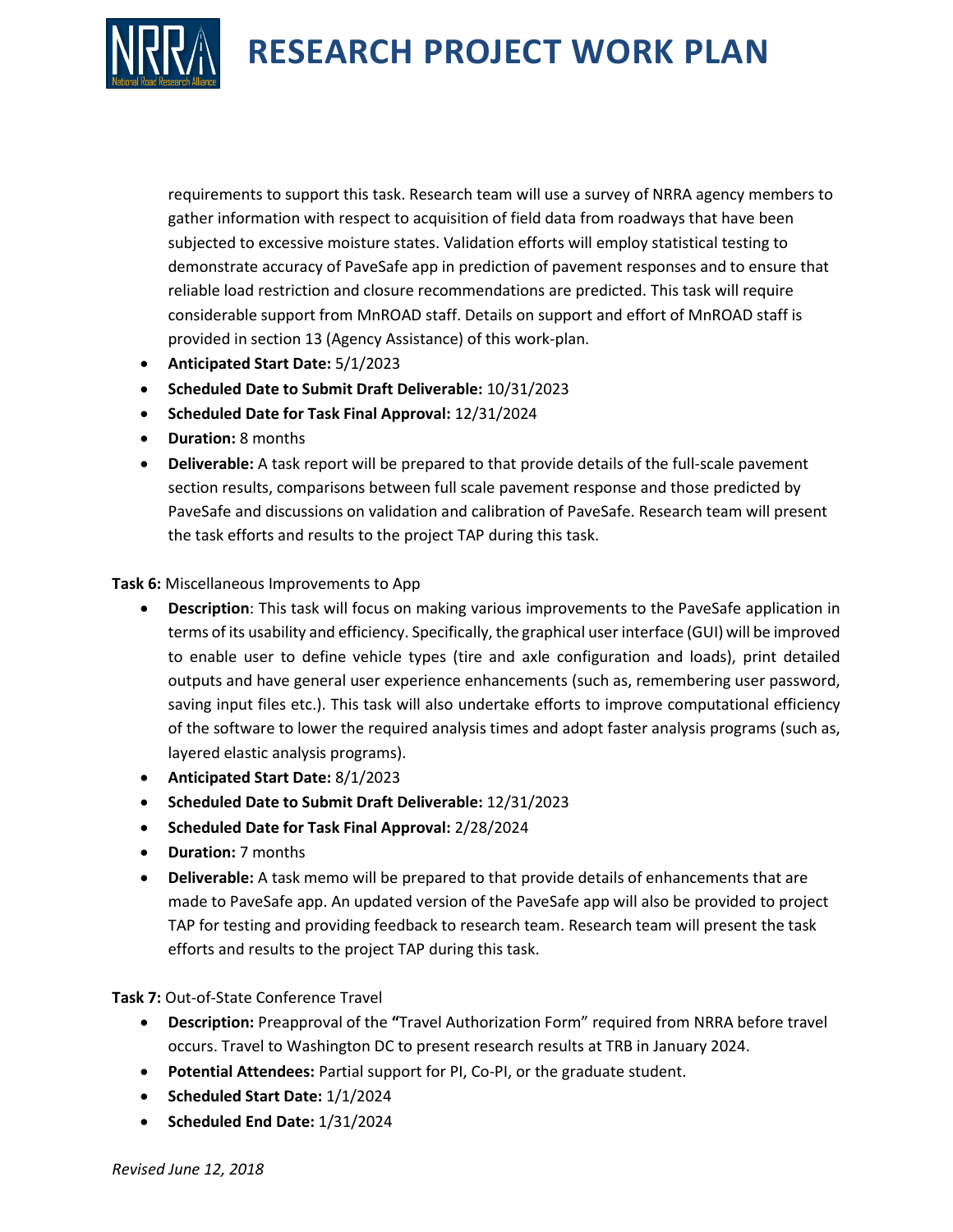

- **Duration:** 1 month
- **Deliverables:** 
	- $\circ$  Submit the Travel Authorization Form for each trip, which must be approved by NRRA before travel occurs (allow one month for approval).
	- $\circ$  After completing the trip, provide a brief summary to the TL and PC to initiate payment for the Out-of-State Conference Travel task.

**Task 8:** Draft final Report, Technical Advisory Panel Review, and Revisions

- **Description:** The PI will prepare a draft final report, following NRRA publication guidelines, to document project activities, findings and recommendations. This report will be reviewed by the Technical Advisory Panel (TAP), updated by the PI to incorporate technical comments, and then approved by the Technical Liaison before this task is considered complete. If possible, a TAP meeting will be scheduled to facilitate the discussion of the draft report.
- **Anticipated Start Date:** 2/1/2024
- **Scheduled Date to Submit Draft Final Report for TAP review:** 4/30/24
- **Scheduled Date for Final Report Approval**: 6/31/2024
- **Duration**: 5 months including TAP review, discussion, and PI revisions
- **Deliverables**: A draft final report for TAP review, and a revised report that is technically complete and approved by the TL for publication.

**Task 10:** Editorial Review and Publication of Final Report

- **Description:** During this task, the PI will work directly with NRRA's contract editors to address editorial comments and finalize the document in a timely manner. The contract editors will publish the report and ensure it meets publication standards.
- **Scheduled Start Date**: 7/1/2024
- **Scheduled End Date:** 8/31/2024
- **Duration:** two months (required)
- **Deliverables:** Final Publishable Report that meets NRRA's editorial guidelines and standards as well as final version of the PaveSafe app.

#### **KEY MILESTONES**

| <b>Key Milestone</b>       | <b>Target Date</b> | <b>Description</b>                                     |
|----------------------------|--------------------|--------------------------------------------------------|
| 1. Project kick-off web-   | 1/20/2022          | Kick-off meeting to present finalized work plan to TAP |
| meeting                    |                    | and obtain feedback for making any adjustments to      |
|                            |                    | the research activities.                               |
| 2. Project update at       | 5/31/2022          | Researchers to present Task 1 and 2 summaries,         |
| <b>NRRA Annual Meeting</b> |                    | especially the app demo, NRRA agency survey, and       |
|                            |                    | verification plan.                                     |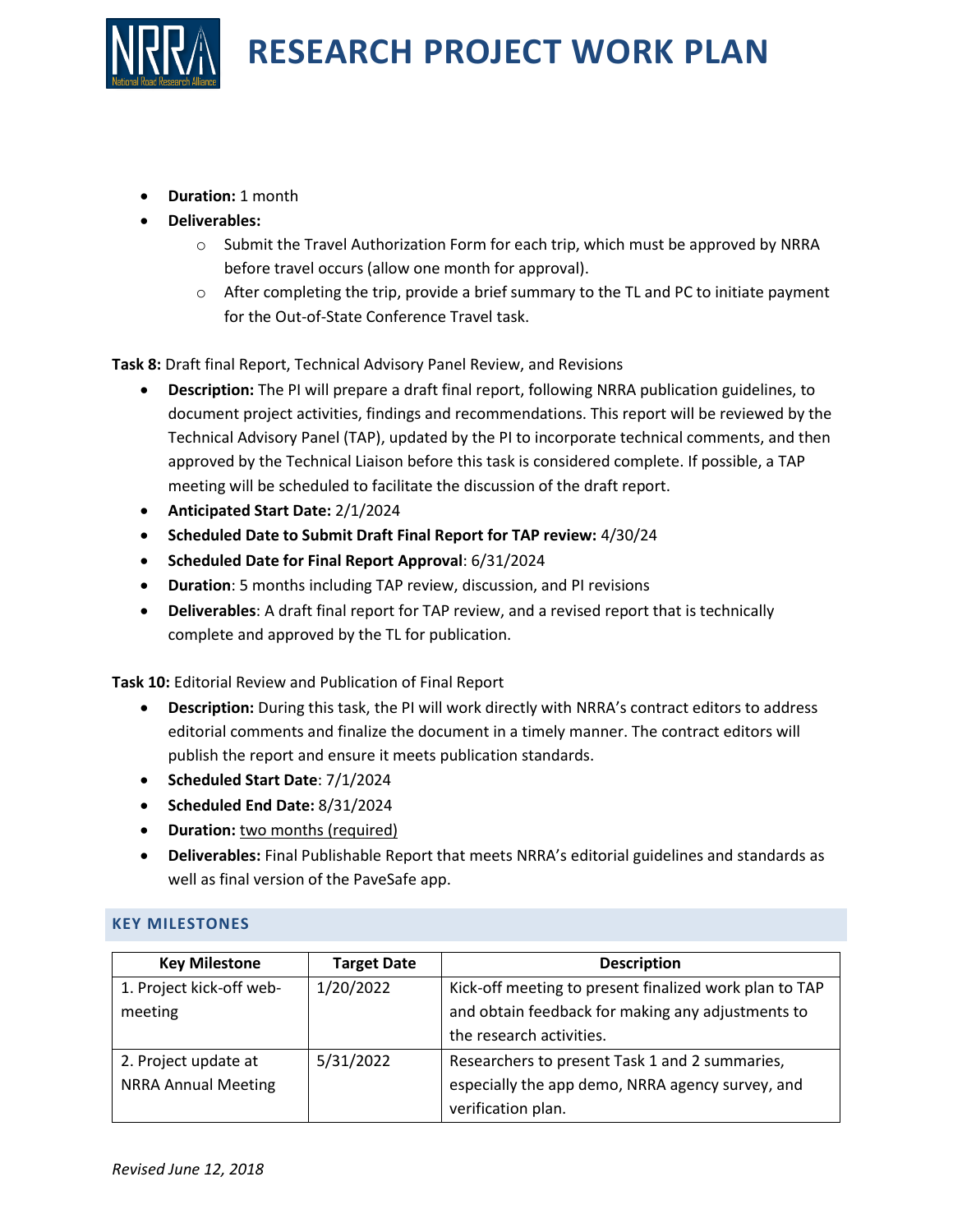

| 3. Project update web-     | 3/15/2023 | Researchers will present results of scaled physical        |
|----------------------------|-----------|------------------------------------------------------------|
| meeting (Year-1)           |           | modeling (Task 3) and the advancements on numerical        |
|                            |           | simulation (Task 4).                                       |
| 4. Project update at       | 5/31/2023 | Findings from Tasks 3 and 4 and how they will support      |
| <b>NRRA Annual Meeting</b> |           | the app verification campaign and the overall project      |
|                            |           | findings and deliverables.                                 |
| 5. Project update on       | 9/15/2023 | This task specifically targets Task 5. In this meeting the |
| state of instrumented      |           | team will discuss the progress on acquiring the field      |
| road section               |           | data and also the verification results. In addition, any   |
|                            |           | shortcomings or lack of data will be resolved.             |
| 6. Project update at       | 5/31/2024 | The team will work with NRRA states to organize an         |
| <b>NRRA Annual Meeting</b> |           | implementation training during the annual meeting          |
| and implementation         |           | event.                                                     |
| training                   |           |                                                            |
| 7. Project close-out       | 6/15/2024 | At this meeting researchers will present the key           |
| meeting                    |           | project findings as well as to demonstrate research        |
|                            |           | products.                                                  |

**Quarterly update reports:** In addition to above milestones and task deliverables, researchers will submit quarterly project update with details of activities of each tasks, including progress in terms of percentage of completed task activities and details on any challenges facing the project as well as actions taken to overcome the challenges.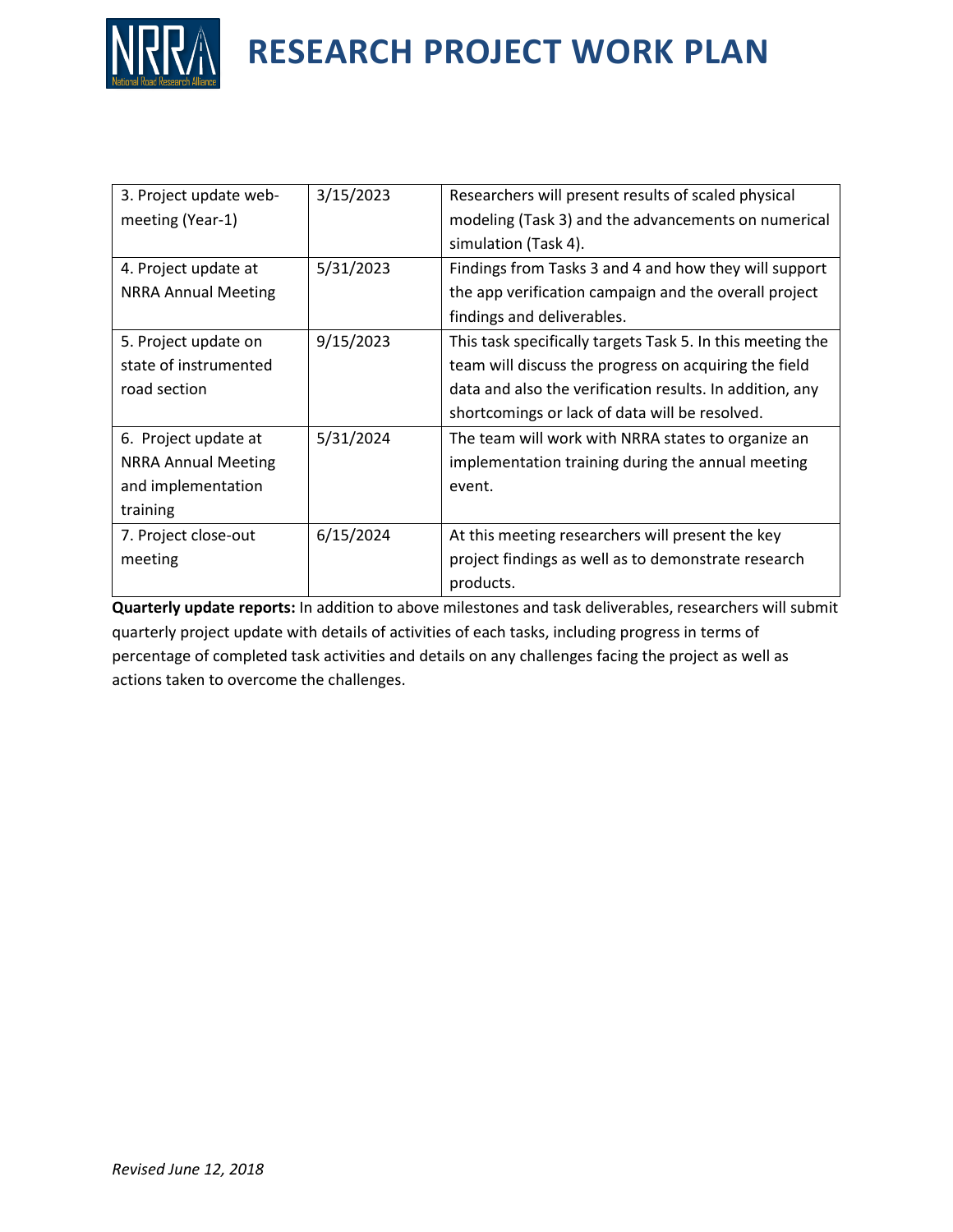

#### **6. BUDGET DETAILS**

| <b>BUDGET BY LINE ITEM</b>         | <b>Description</b>                                                                | <b>Budget (Round to</b> |
|------------------------------------|-----------------------------------------------------------------------------------|-------------------------|
|                                    |                                                                                   | nearest dollar)         |
| <b>Salaries</b>                    |                                                                                   | \$91,432                |
| Majid Ghayoomi, PI (Associate      | Principal investigator for the study.                                             | \$6,602                 |
| Professor)                         | 0.25 months effort in Year 2 and 3.                                               |                         |
| Eshan Dave, Co-PI (Associate       | Co-Principal investigator for the study.                                          | \$6,364                 |
| Professor)                         | 0.17 months effort in Year 1-3.                                                   |                         |
| <b>Graduate Research Assistant</b> | A graduate student will be responsible                                            | \$75,466                |
|                                    | for conducting experiments, modeling,<br>analysis, data collection, and preparing |                         |
|                                    | the reports under the supervision of                                              |                         |
|                                    | project PI and Co-PI. Time and effort for                                         |                         |
|                                    | 5 semesters and 2 summer periods over                                             |                         |
|                                    | the length of project.                                                            |                         |
| Undergraduate Research             | 125 hours of undergraduate student<br>helper in Year 1 and 2 are budgeted         | \$3,000                 |
| Assistant                          | providing assistance in experiments and                                           |                         |
|                                    | modeling.                                                                         |                         |
|                                    |                                                                                   |                         |
| <b>Fringe Benefits</b>             |                                                                                   | \$2,451                 |
| Majid Ghayoomi, PI                 | Fringe rate: 7.9%                                                                 | \$522                   |
| Eshan Dave, Co-PI                  | Fringe rate: 7.9%                                                                 | \$503                   |
| <b>Graduate Assistant</b>          | Fringe rate: 7.9% (only during summer                                             | \$1,426                 |
|                                    | periods)                                                                          |                         |
|                                    |                                                                                   |                         |
| <b>Non-Salary</b>                  |                                                                                   |                         |
| Out of State Travel:               | <b>Travel to TRB Annual Meeting</b>                                               | \$1,000                 |
| <b>Supplies</b>                    | The cost to cover: license for software,                                          | \$14,000                |
|                                    | materials and supplies for experiments,<br>sensor replacements, and machine       |                         |
|                                    | shop costs.                                                                       |                         |
| Other: Graduate student            | Tuition and fees for graduate student                                             | \$33,976                |
| tuition and fees                   | for 5 semesters (3 semesters with                                                 |                         |
|                                    | regular tuition and 2 semesters with                                              |                         |
|                                    | dissertation credit only).                                                        |                         |
| Subcontractors*                    |                                                                                   |                         |
| <b>Total Direct Costs</b>          |                                                                                   |                         |
|                                    |                                                                                   | \$142,859               |
| <b>Indirect Costs</b>              | Indirect Cost Rate: 52, 53, 53.5%                                                 | \$57,375                |
| <b>TOTAL</b>                       |                                                                                   | \$200,234               |

*\* Cost for non-academic sub-consultants cannot exceed 50% of the total proposal budget*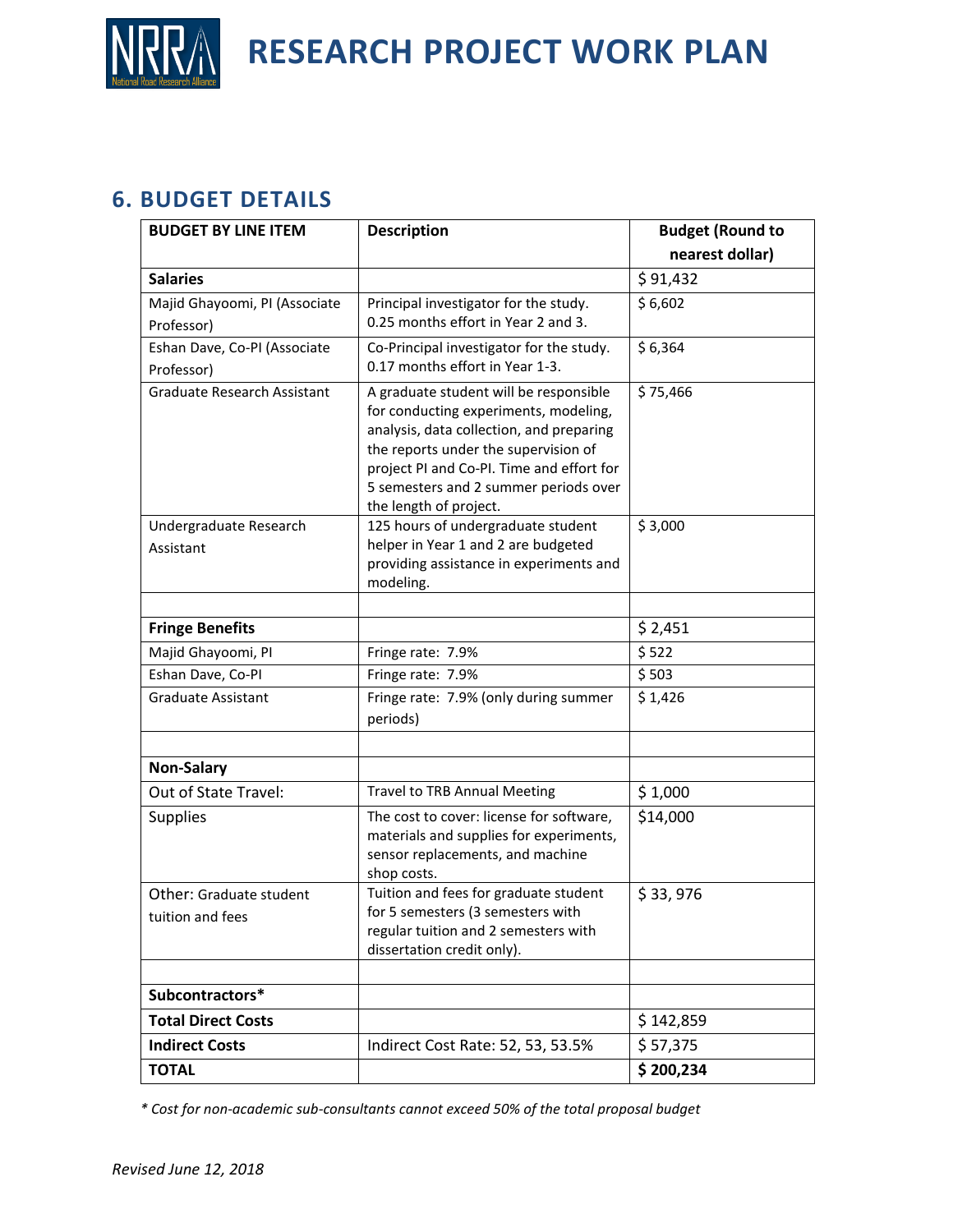

## **7. BUDGET JUSTIFICATION**

Out of state travel funds are requested for researchers to travel to Washington D.C. to attend and present research results to transportation community during TRB meeting in January 2023.

## **8. OVERVIEW OF PROJECT SCHEDULE AND BUDGET**

| FY22( $7/1/21 - 6/30/22$ )                                                        |   |                |   |          |   |   |   |   |          |   |   |   |               |
|-----------------------------------------------------------------------------------|---|----------------|---|----------|---|---|---|---|----------|---|---|---|---------------|
| <b>Month of Contract</b>                                                          |   |                |   |          |   |   |   |   |          |   |   |   | <b>Budget</b> |
| <b>Calendar Month</b>                                                             | J | $\overline{A}$ | S | $\Omega$ | N | D |   | F | M        | A | M | J |               |
| Task 1: NRRA State<br>Member Survey -<br><b>Agency Specific Inputs</b><br>for App |   |                |   |          |   |   | x | X | R        | R |   |   | \$10,769      |
| Task 2: Development of<br>Validation/Verification<br>Plan                         |   |                |   |          |   |   |   |   | X        | X | R | R | \$10,769      |
| Task 3: Small-scale and<br>Large-scale Physical<br>Modeling                       |   |                |   |          |   |   |   |   |          |   | X | X |               |
| Task 4                                                                            |   |                |   |          |   |   |   |   |          |   |   |   |               |
| Task 5                                                                            |   |                |   |          |   |   |   |   |          |   |   |   |               |
| Task 6                                                                            |   |                |   |          |   |   |   |   |          |   |   |   |               |
| Task 7                                                                            |   |                |   |          |   |   |   |   |          |   |   |   |               |
| Task 8                                                                            |   |                |   |          |   |   |   |   |          |   |   |   |               |
| Task 9                                                                            |   |                |   |          |   |   |   |   |          |   |   |   |               |
| <b>FY22 Total:</b>                                                                |   |                |   |          |   |   |   |   | \$21,538 |   |   |   |               |

| FY23( $7/1/22 - 6/30/23$ )     |              |   |   |          |   |   |   |   |   |   |   |              |               |
|--------------------------------|--------------|---|---|----------|---|---|---|---|---|---|---|--------------|---------------|
| <b>Month of Contract</b>       |              |   |   |          |   |   |   |   |   |   |   |              | <b>Budget</b> |
| <b>Calendar Month</b>          | $\mathbf{J}$ | A | S | $\Omega$ | N | D |   | F | M | A | M |              |               |
| Task 1                         |              |   |   |          |   |   |   |   |   |   |   |              |               |
| Task 2                         |              |   |   |          |   |   |   |   |   |   |   |              |               |
| Task 3: Small-scale and        |              |   |   |          |   |   |   |   |   |   |   |              |               |
| Large-scale Physical           | X            | X | X | X        | X | X | X | R | R |   |   |              | \$48,463      |
| Modeling                       |              |   |   |          |   |   |   |   |   |   |   |              |               |
| Task 4: Advanced               |              |   |   | x        | X | X | X | X | X | X | X | $\mathsf{R}$ | \$43,078      |
| <b>Numerical Modeling</b>      |              |   |   |          |   |   |   |   |   |   |   |              |               |
| Task 5: Verification of        |              |   |   |          |   |   |   |   |   |   |   |              |               |
| App with Instrumented          |              |   |   |          |   |   |   |   |   |   | x | x            |               |
| <b>Road Sections</b>           |              |   |   |          |   |   |   |   |   |   |   |              |               |
| Task 6                         |              |   |   |          |   |   |   |   |   |   |   |              |               |
| Task 7                         |              |   |   |          |   |   |   |   |   |   |   |              |               |
| Task 8                         |              |   |   |          |   |   |   |   |   |   |   |              |               |
| Task 9                         |              |   |   |          |   |   |   |   |   |   |   |              |               |
| \$92,037<br><b>FY23 Total:</b> |              |   |   |          |   |   |   |   |   |   |   |              |               |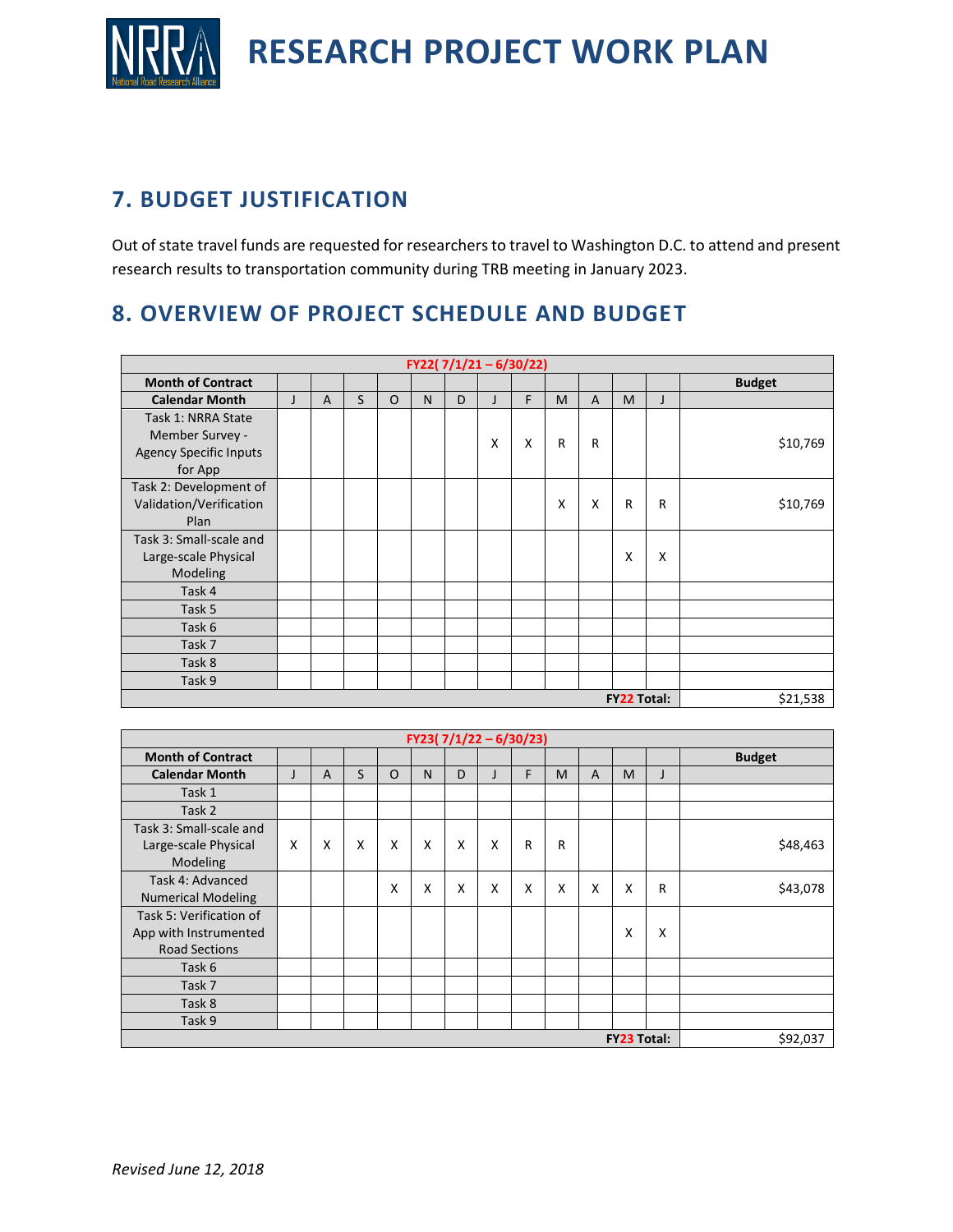

| FY24( $7/1/23 - 6/30/24$ )     |   |   |   |   |   |   |   |   |   |                |   |   |               |
|--------------------------------|---|---|---|---|---|---|---|---|---|----------------|---|---|---------------|
| <b>Month of Contract</b>       |   |   |   |   |   |   |   |   |   |                |   |   | <b>Budget</b> |
| <b>Calendar Month</b>          | J | A | S | O | N | D |   | F | M | $\overline{A}$ | M |   |               |
| Task 1                         |   |   |   |   |   |   |   |   |   |                |   |   |               |
| Task 2                         |   |   |   |   |   |   |   |   |   |                |   |   |               |
| Task 3                         |   |   |   |   |   |   |   |   |   |                |   |   |               |
| Task 4                         | R |   |   |   |   |   |   |   |   |                |   |   |               |
| Task 5: Verification of        |   |   |   |   |   |   |   |   |   |                |   |   |               |
| App with Instrumented          | X | X | X | X | R | R |   |   |   |                |   |   | \$33,308      |
| <b>Road Sections</b>           |   |   |   |   |   |   |   |   |   |                |   |   |               |
| Task 6: Miscellaneous          |   | X | X | X | X | X | R | R |   |                |   |   | \$26,924      |
| Improvements to App            |   |   |   |   |   |   |   |   |   |                |   |   |               |
| Task 7: Out-of-State           |   |   |   |   |   |   | x |   |   |                |   |   | \$1,000       |
| <b>Conference Travel</b>       |   |   |   |   |   |   |   |   |   |                |   |   |               |
| Task 8: Draft Final            |   |   |   |   |   |   |   | X | X | X              | R | R | \$16,154      |
| Report                         |   |   |   |   |   |   |   |   |   |                |   |   |               |
| Task 9                         |   |   |   |   |   |   |   |   |   |                |   |   |               |
| \$77,386<br><b>FY24 Total:</b> |   |   |   |   |   |   |   |   |   |                |   |   |               |

| FY25( $7/1/24 - 6/30/25$ ) |   |   |   |   |   |   |  |   |   |          |   |  |               |
|----------------------------|---|---|---|---|---|---|--|---|---|----------|---|--|---------------|
| <b>Month of Contract</b>   |   |   |   |   |   |   |  |   |   |          |   |  | <b>Budget</b> |
| <b>Calendar Month</b>      | J | A | S | O | N | D |  | F | M | A        | M |  |               |
| Task 1                     |   |   |   |   |   |   |  |   |   |          |   |  |               |
| Task 2                     |   |   |   |   |   |   |  |   |   |          |   |  |               |
| Task 3                     |   |   |   |   |   |   |  |   |   |          |   |  |               |
| Task 4                     |   |   |   |   |   |   |  |   |   |          |   |  |               |
| Task 5                     |   |   |   |   |   |   |  |   |   |          |   |  |               |
| Task 6                     |   |   |   |   |   |   |  |   |   |          |   |  |               |
| Task 7                     |   |   |   |   |   |   |  |   |   |          |   |  |               |
| Task 8                     |   |   |   |   |   |   |  |   |   |          |   |  |               |
| Task 9: Final Publishable  | X | X |   |   |   |   |  |   |   |          |   |  | \$10,769      |
| Report                     |   |   |   |   |   |   |  |   |   |          |   |  |               |
| <b>FY25 Total:</b>         |   |   |   |   |   |   |  |   |   | \$10,769 |   |  |               |

*\*The cost of the draft final report task and the final report publication task must each be at least 5% of the total project cost without the benefit quantification cost.*

*"R" in the schedule indicates the review/revision period*

### **9. SUBCONTRACTOR INFORMATION**

N/A

#### **10. ADMINISTRATIVE REQUIREMENTS**

A work order will be issued under the terms and conditions of the Master Contract between the NRRA and the University. The proposal submitted to NRRA must comply with the terms and conditions of the Master Contract. It